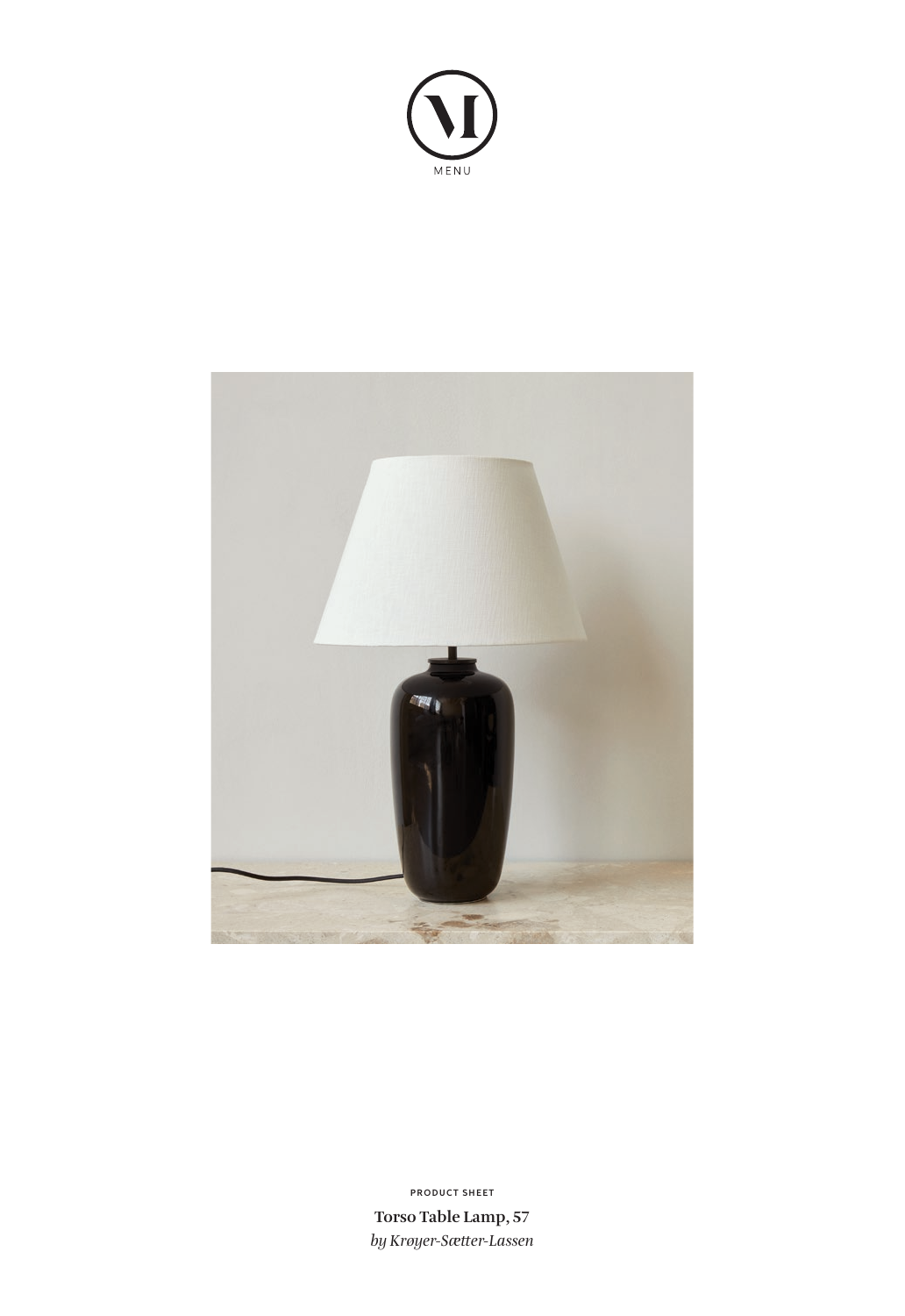### **LIGHT SOURCE & ENERGY EFFICIENCY CLASS**

**CORD MATERIAL AND COLOUR** PVC and textile, black

**VO LTAG E** 220-240V (CE) 110V (US)

E27 (CE) - 1 pc E26 (US) - 1 pc

Max 60 Watt

## **LIGHT SPECIFICATION**

**E127 (P60)** 6 W, LED, opal matt

> **MATERIALS & MAINTENANCE** Please visit menuspace.com for materials and care and maintenance instructions.

500 lm 2700 K RA > 90

**E26 (P60)**

500 lm 2700 K RA > 90

**DIMMER** Yes (3 step) Touch dimmer on top of shade

**CANOPY** No

**CORD LENGTH** 200 cm / 78,7"

#### **C L AS S I F I CAT I O N** IP20

**C E RT I F I CAT I O N S** CE certified, tests can be obtained upon request.

| <b>PTION</b>      | <b>TECHNICAL SPECIFICATIONS</b>                                                                                  |
|-------------------|------------------------------------------------------------------------------------------------------------------|
|                   |                                                                                                                  |
|                   | PRODUCT TYPE<br>Table lamp                                                                                       |
|                   | ENVIRONMENT<br>Indoor                                                                                            |
|                   | <b>DIMENSIONS</b><br>H: 57 cm / 22,4"<br>⊘: 35 cm / 13,8"                                                        |
|                   | PRODUCTION PROCESS<br>Moulded ceramic base, with a handmade shade<br>with linen, and milled solid brass details. |
|                   | COLOURS                                                                                                          |
| Black / Off White | Lampshade<br>Off white                                                                                           |
|                   | Base<br>Black                                                                                                    |
|                   | MATERIALS<br>Ceramic, steel, solid brass, linen, PC and ABS.                                                     |
|                   | WEIGHT<br>Lampshade: 0,3 kg / 0,66 lb<br>Base: 3,4 kg / 7,5 lb                                                   |
|                   |                                                                                                                  |
|                   |                                                                                                                  |
|                   |                                                                                                                  |
|                   |                                                                                                                  |
|                   |                                                                                                                  |
|                   |                                                                                                                  |
|                   |                                                                                                                  |
|                   |                                                                                                                  |
|                   |                                                                                                                  |
|                   |                                                                                                                  |

#### **PACKAGING TYPE** Brown box 2 pcs

### **PACKAGING MEASUREMENTS (H x W x D)**

**Lampshade**

27 cm x 36 cm x 36 cm / 10,6" x 14,2" x 14,2"

**Base** 48,4 cm x 23,2 cm x 23,2 cm / 19,1" x 9,1" x 9,1"

**COLLI**

1

# **Torso Table Lamp, 57**

**BY KRØYER-SÆTTER-LASSEN**

The contrasts between unglazed deep black glazed ceramics and airy linen come into play on the Torso Table Lamp, designed by Krøyer-Sætter-Larsen for MENU. Gently rounded for a soft expression, the understated sculptural base has a timeless feel that will feel instantly at home in any setting. The tactile shade diffuses the light to create instant ambience, and the brass touch dimmer allows for a personal setting.

Torso Table Lamp, 57, Black / Off White, by Krøyer-Sætter-Lassen



## **PRODUCT OF**

## **Torso Table Lamp, 57**

**BY KRØYER-SÆTTER-LASSEN**